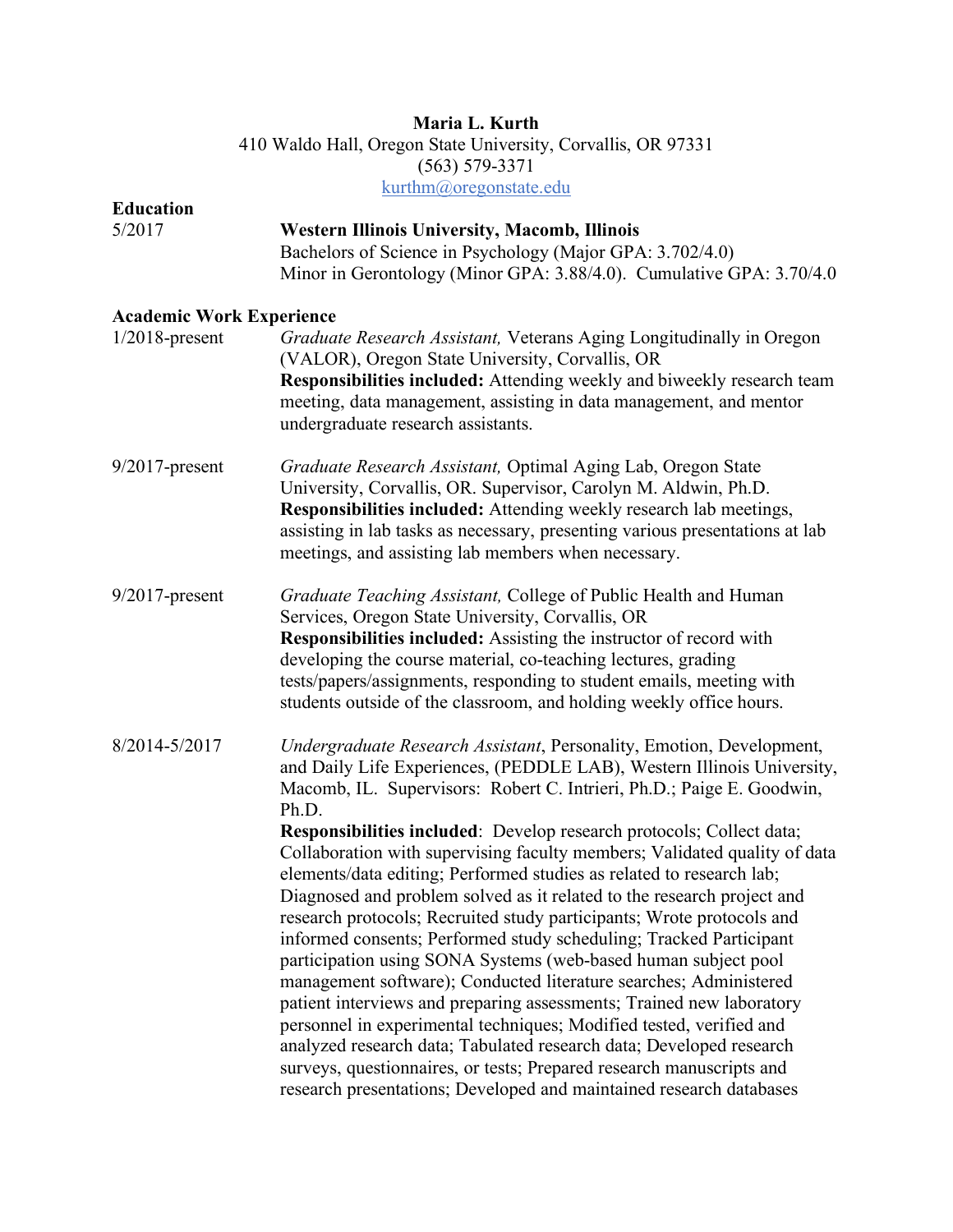### **Honors/Awards**

**Oregon State University** Spring 2018 Recipient of Gravatt Fellowship: \$1,000 Spring 2018 Recipient of Fang Fellowship: \$1,000 Spring 2018 Recipient of Zimmerman Fellowship: \$1,800 April 19, 2018 Distinguished Alumni Keynote Speaker at Western Illinois University Undergraduate Research Day

### Western Illinois University

| Graduated cum laude and honors scholar from Western Illinois University          |
|----------------------------------------------------------------------------------|
| Offered a 12 week internship from National Security Advisory Board from          |
| National Academy of Social Insurance internship program                          |
| Phi Kappa Phi Undergraduate Research Paper contest 2 <sup>nd</sup> place winner: |
| \$400                                                                            |
| Jim Joyce scholarship recipient: \$100                                           |
| Cecile A. Christison Sterrett College Scholar nominee                            |
| College of Art and Science Research Grant recipient: \$300                       |
| Mila R. Showers Scholarship recipient: \$1250                                    |
| Bettye D. Thompson Scholarship recipient: \$500                                  |
| Inducted into Psi Chi                                                            |
| Became member of the Gerontology Society of America                              |
| Honors College Travel Grant recipient: \$200                                     |
| Dean's List                                                                      |
| Dean's List                                                                      |
| Dean's List                                                                      |
| Dean's List                                                                      |
| Dean's List                                                                      |
| Western Illinois University Commitment Scholarship: \$4000                       |
|                                                                                  |

# **Publications**

| Intrieri, R. C., & Kurth, M. L. (2017). Racial differences in attitudes |
|-------------------------------------------------------------------------|
| toward aging, aging knowledge, and contact. Educational                 |
| Gerontology, 44, 40-53. doi:10.1080.03601277.2017.1388962               |

Kurth, M. L., & Intrieri, R. C. (2017). Attitudes, perceptions, and aging knowledge of future law enforcement and recreation majors. *Educational Gerontology, 43*(6), 313-326. doi: 10.1080/03601277.2017.1296297

# **Presentations**

Turner, S.G., **Kurth, M.L**., Choun, S., & Hooker, K. (2018, November). Self-efficacy of possible selves is uniquely associated with selfperceptions of aging. Poster to be presented at the Gerontological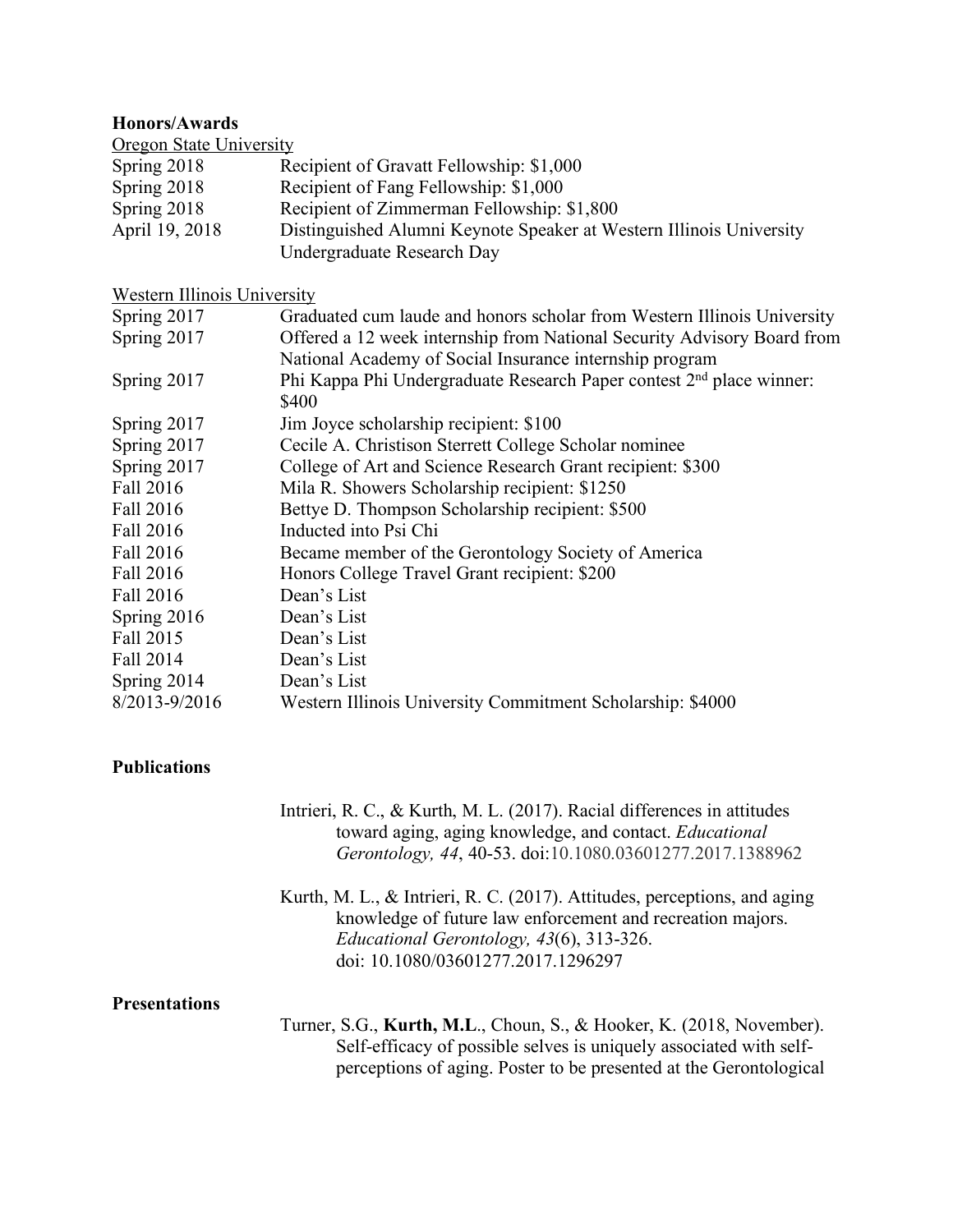Society of America's 70th Annual Meeting November 14-18, 2018, Boston, MS.

- Kurth, M.L. (2018, April). What Can I Contribute? The Importance of Undergraduate Research. Keynote Speaker at Thomas Helm Undergraduate Research Day at Western Illinois University, Macomb, IL
- Kurth, M.L. & Intrieri, R.C. (2018, April). Racial Differences in Attitudes Toward Aging, Aging Knowledge, and Contact. Poster presented at Oregon State's College of Public Health and Human Sciences Graduate Student Poster Session. Corvallis, OR
- Kurth, M.L. (2017, October). Ageism. Silver Screen Presentation for Oregon State Healthy Aging Club.
- Intrieri, R. C. & **Kurth, M. L**. (2017, July). Racial Differences in Attitudes Toward Aging, Aging Knowledge, and Contact. Poster presented at the 2017 IAGG World Congress July 23-27, San Francisco, CA.
- Kurth, Maria L. (2017, April). *Gender differences in knowledge and attitudes towards older adults in undergraduate students.* Paper presented at Thomas Helm Undergraduate Research Day at Western Illinois University, Macomb IL, April 19, 2017.
- Kurth, M. L., & Intrieri, R. C. (2016, November). *Attitudes, perceptions, and aging knowledge of future law enforcement and recreation professionals*. Poster presented at the 69th annual meeting of The Gerontological Society of America, November 16-20, New Orleans, LA.
- Kurth, Maria L. (2016, April).*Are there racial/ethnic differences in Attitudes Toward Aging and Knowledge about aging?*Paper presented at ILLOWA, 43rd Annual Undergraduate Psychology Conference at Western Illinois University, Macomb, IL, April 16, 2016.

# **Volunteer Work**

01/2017-04/2017 *Volunteer,* **Courtyard Estates: Betty's Garden (Memory Care), 1201 Cole St, Bushnell, IL 61422 Phone: (309) 772-8000** Supervisor: Amy Connor **Responsibilities included:** Communicating with the residents in an appropriate manor, planning age appropriate activities that matched the